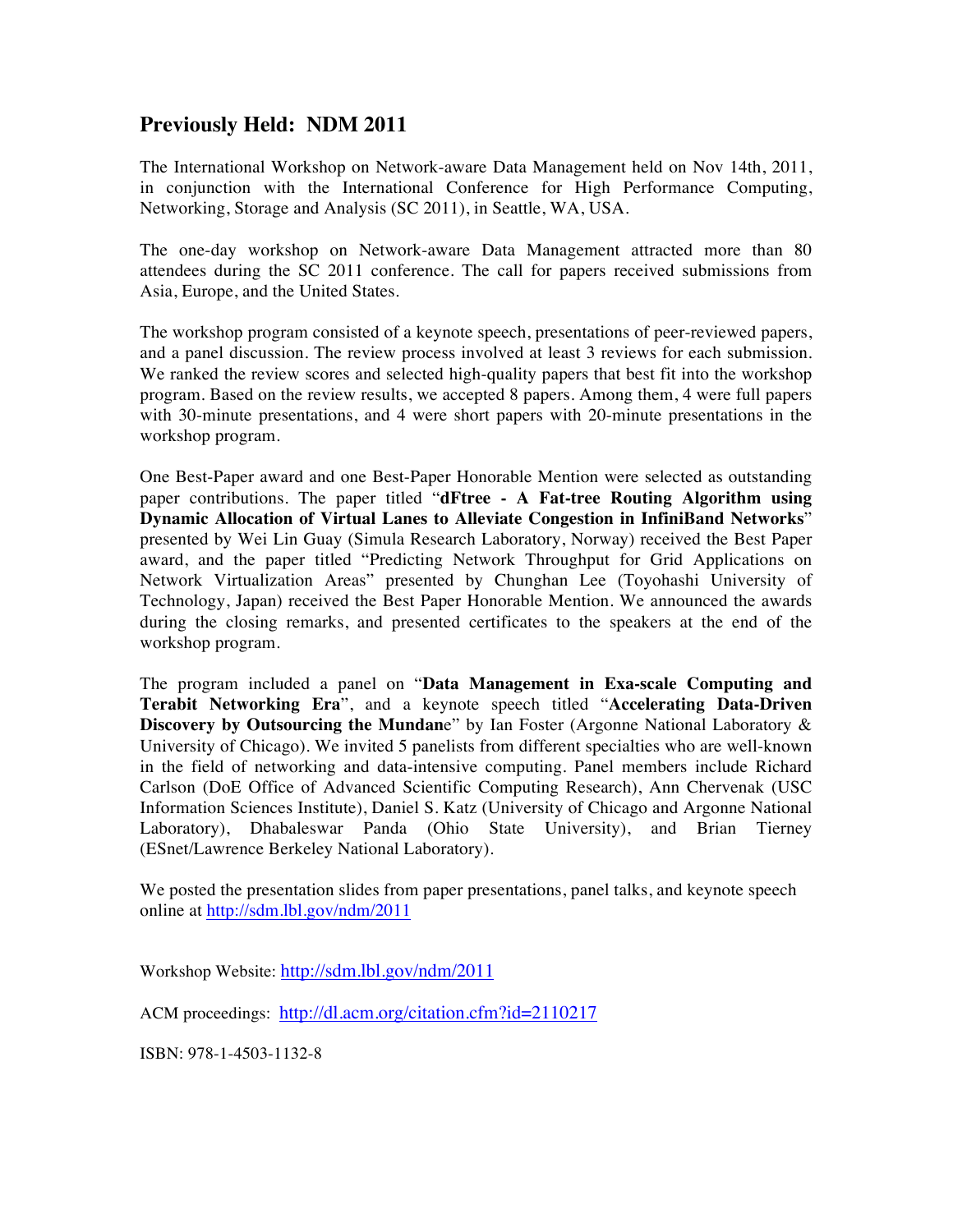# **NDM 2011 Workshop Program**

| $9:00 - 9:15$               | <b>Opening Remarks</b>                                                                                                                                                                           |
|-----------------------------|--------------------------------------------------------------------------------------------------------------------------------------------------------------------------------------------------|
| $9:15 - 10:15$              | Keynote Speech<br>Title: "Accelerating Data-driven Discovery by Outsourcing the Mundane"<br>Speaker: Ian Foster, Argonne National Laboratory & University of Chicago                             |
| $10:15 - 10:30$ Break       |                                                                                                                                                                                                  |
| $10:30 - 11:00$             | dFtree - A Fat-tree Routing Algorithm using Dynamic Allocation of Virtual<br>Lanes to Alleviate Congestion in InfiniBand Networks<br>Presenter: Wei Lin Guay, Simula Research Laboratory, Norway |
|                             | 11:00 - 11:30 Predicting Network Throughput for Grid Applications on Network<br><b>Virtualization Areas</b><br>Presenter: Chunghan Lee, Toyohashi University of Technology, Japan                |
| $11:30 - 12:00$             | Network-Aware End-to-End Data Throughput Optimization<br>Presenter: Tevfik Kosar, State University of New York at Buffalo.                                                                       |
| $12:00 - 13:00$ Lunch Break |                                                                                                                                                                                                  |
|                             | 13:00 - 13:30 Network-aware Data Movement Advisor (NADMA)<br>Presenter: Patrick Brown, Southern Illinois University                                                                              |
| $13:30 - 13:50$             | Scientific Data Movement enabled by the DYNES Instrument<br>Presenter: Jason Zurawski, Internet 2                                                                                                |
| $13:50 - 14:10$             | CernVM-FS: Delivering Scientific Software to Globally Distributed<br><b>Computing Resources</b><br>Presenter: Jakob Blomer, CERN, Switzerland                                                    |
|                             | 14:10 - 14:30 A Peer-to-Peer Architecture for Data-Intensive Cycle Sharing<br>Presenter: Ian Kelley, Cardiff University, UK                                                                      |
|                             | $14:30 - 14:50$ An Architecture for a Data-Intensive Computer<br>Presenter: Edward Givelberg, Johns Hopkins University                                                                           |
| $14:50 - 15:15$ Break       |                                                                                                                                                                                                  |
|                             | $15:15 - 16:30$ Panel Discussion<br>Title: Data Management in Exa-scale Computing and Terabit Networking Era                                                                                     |
|                             | $16:30 - 17:00$ Closing Remarks                                                                                                                                                                  |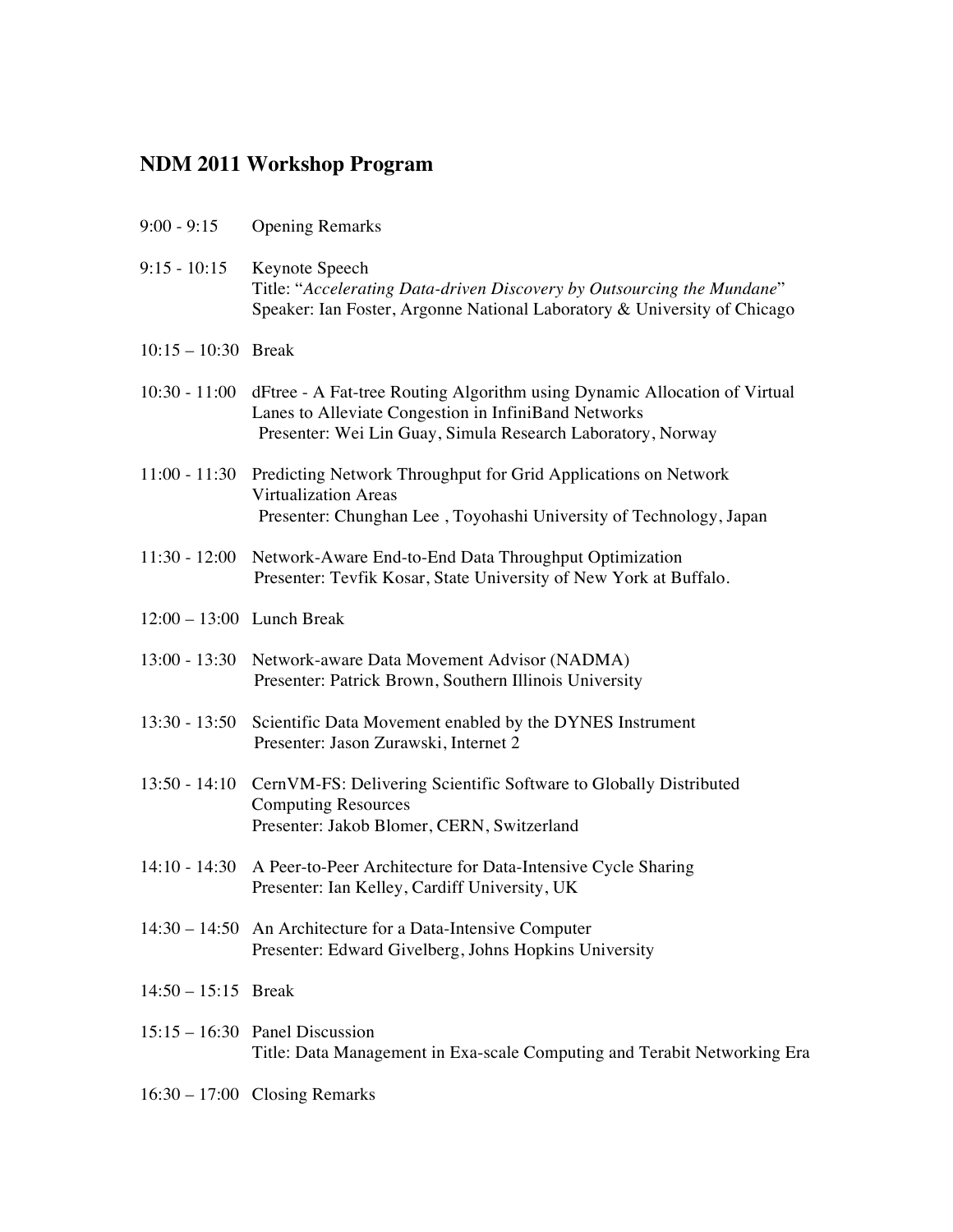## **NDM 2011 Panel**

### Topic: **Data-management-in-exa<scale-computing-and-terabit-networking-era**

Panel members:

*Richard Carlson, DoE Office of Advanced Scientific Computing Research* Predictable or Guaranteed Behavior: What do Scientists Need?

*Ann Chervenak, USC Information Sciences Institute* The Impact of Terabit Networking on Data Management

Daniel S. *Katz, University of Chicago and Argonne National Laboratory* Application Challanges in Terabit Networks

#### **Suggested questions:**

What has been the impact of recent advances on science discoveries and industry? Which of them were successful and which of them were simply a hype?

What research challenges do you expect in exa-scale data management on terabit networks? If possible, please mention the challenges that require more than re-engineering existing tools?

What applications need exa-scale computing and terabit networks? Please give a few examples. What is the scope of data management research on faster network?

What are the performance problems in next-generation high-bandwidth networks? How do you think such problems will affect the applications performance?

How do applications accommodate next generation networks? What are the challenges for middleware developers to adapt exa-scale data management on terabit networks?

What are the major challenges in network management in terms of provisioning capacity and path, performance monitoring and diagnosis tools?

#### **Summary:**

Mehmet Balman and Surendra Byna. 2011. *Open Problems in Network-aware Data Management in Exa-scale Computing and Terabit Networking Era*. In *Proceedings of the first international workshop on Network-aware data management* (NDM '11). ACM, New York, NY, USA, 73-78. DOI=10.1145/2110217.2110229 http://doi.acm.org/10.1145/2110217.2110229

*Dhabaleswar Panda, Ohio State University* High Performance Networks with RDMA

*Brian Tierney, ESnet/Lawrence Berkeley National Laboratory* Science Trends and Network Issues